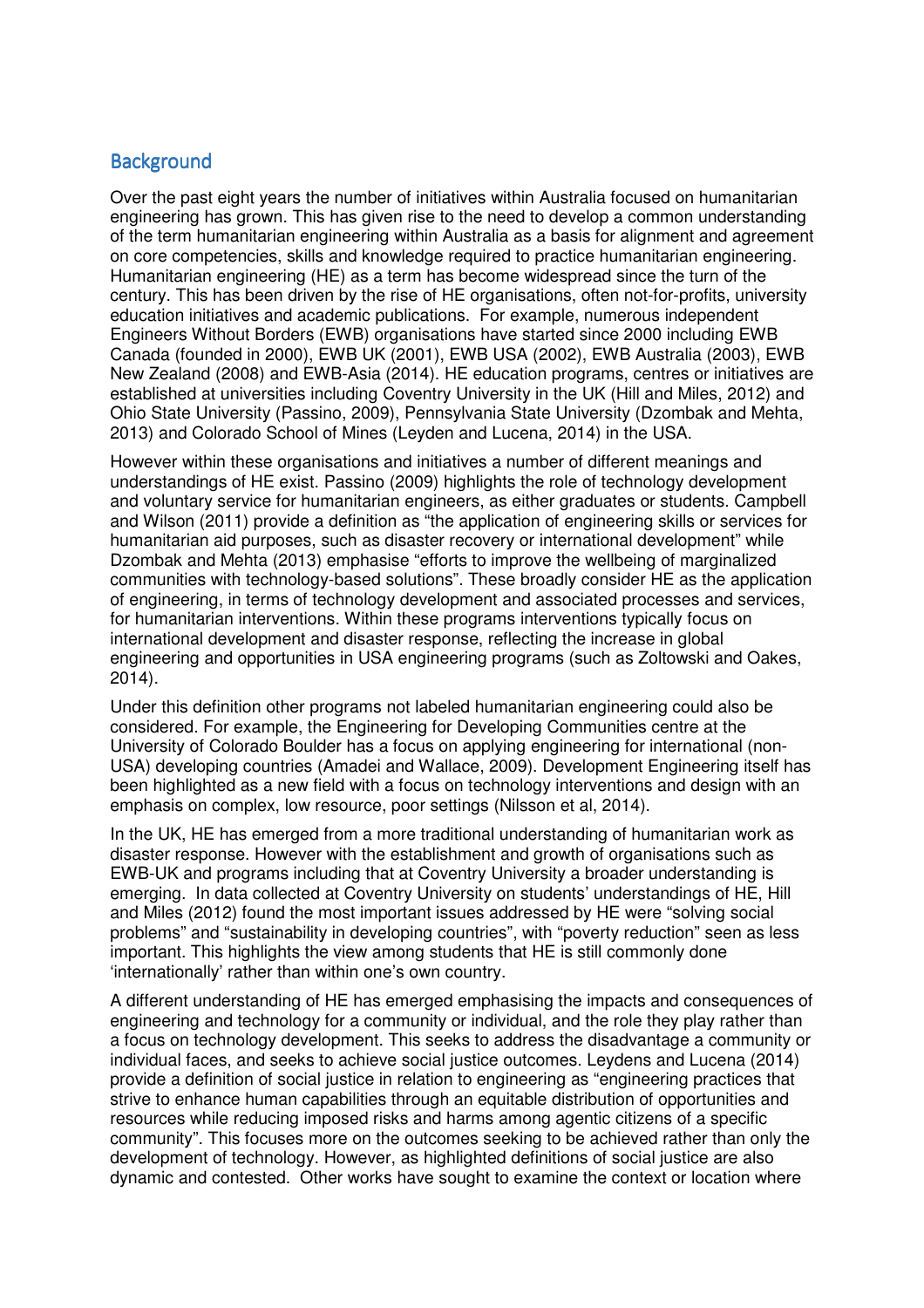HE can occur. In contrast to many of the global or international HE initiatives in the USA, VanderSteen et al (2009) explores the benefits and ethics of such programs and highlights the role of HE in one's own community or location, particularly for engineering students.

In Australia the term HE was seldom used prior to 2011. For example, the 2010 strategy for EWB-Australia makes no mention of HE but instead refers to 'development engineering', while the organisations mission developed within two years of the strategy refers to 'humanitarian engineering' (EWB, 2015). The term emerged in 2011 with Engineers Australia's Year of Humanitarian Engineering (YoHE). This provided a definition for HE within Australia as "brings enhanced well-being, welfare, and comfort to any individual or community in disadvantaged circumstances and is inclusive of research, design, manufacturing and construction. The issues to be addressed in engineering terms might include chronic ongoing conditions for an individual or group, or be associated with highimpact disasters and emergencies which imperil large numbers of people." (in Greet, 2014). This highlights disadvantage as the key condition to be addressed and covers a range of contexts from long-term community development to disaster response. Greet (2014) takes this further highlighting HE as "a social concept which encourages improved employment and engagement of engineering resources, delivering humanitarian outcomes."

Understandings of HE were also explored in the documentary by Sheena Ong (Ong, 2014). This interviewed humanitarian engineers in Australia, considering that to encompass working domestically and international and in disaster response to community development. It proposed a number of definitions most of which are seeking to address disadvantage.

In all of these discussions HE is understood to be a complementary or parallel application of other disciplines of engineering. As a minimum it focuses strongly on understanding the context where engineering will take place and an additional skill set for engineering practice. These additional skills are often drawn from the social sciences, particularly development studies (Leydens and Lucena, 2014; and Nilsson et al, 2014), and business specifically social enterprises (Hill and Miles, 2012; and Dzombak and Mehta, 2014).

This paper aims to conduct research into the understanding of the term humanitarian engineering and to provide recommendations about how to achieve a consistent understanding of the term within Australia. This work will provide a basis for further discussions on alignment of competencies and learning outcomes in addition to informing new curriculum development in this field within Australia.

## Humanitarian Engineering Education Initiatives

Although humanitarian, or development, engineering has not been embedded into engineering curriculum in the same way that sustainability has been, there are a number of standalone programs dedicated to its education. The most established tend to be found in the USA; examples include Humanitarian Engineering at the Colorado School of Mines, which is entering its second decade, and the Engineering for Developing Communities program which started in 2003 at the University of Colorado Boulder. Both of these offer specific programs including a mix of course-work and service-learning opportunities. The EPICS program (Engineering Projects in Community Service), which started at Purdue University in 2003 but has expanded to other institutions, also provides service-learning opportunities to engineering students (Coyle et al, 2005). Two HE courses offered by the Humanitarian Engineering Centre at Ohio State University (U.S.A) prepare students, through the teaching of the theory, to be professional humanitarian engineers (Passino, 2009). To complete a minor in humanitarian engineering students are additionally required to take part in service-learning programs, locally or internationally. In the UK, Master of Science programs are available including Humanitarian Engineering and Computing at Coventry University, and Engineering for International Development at University College London. Other universities, notably Manchester University and Cambridge University, have courses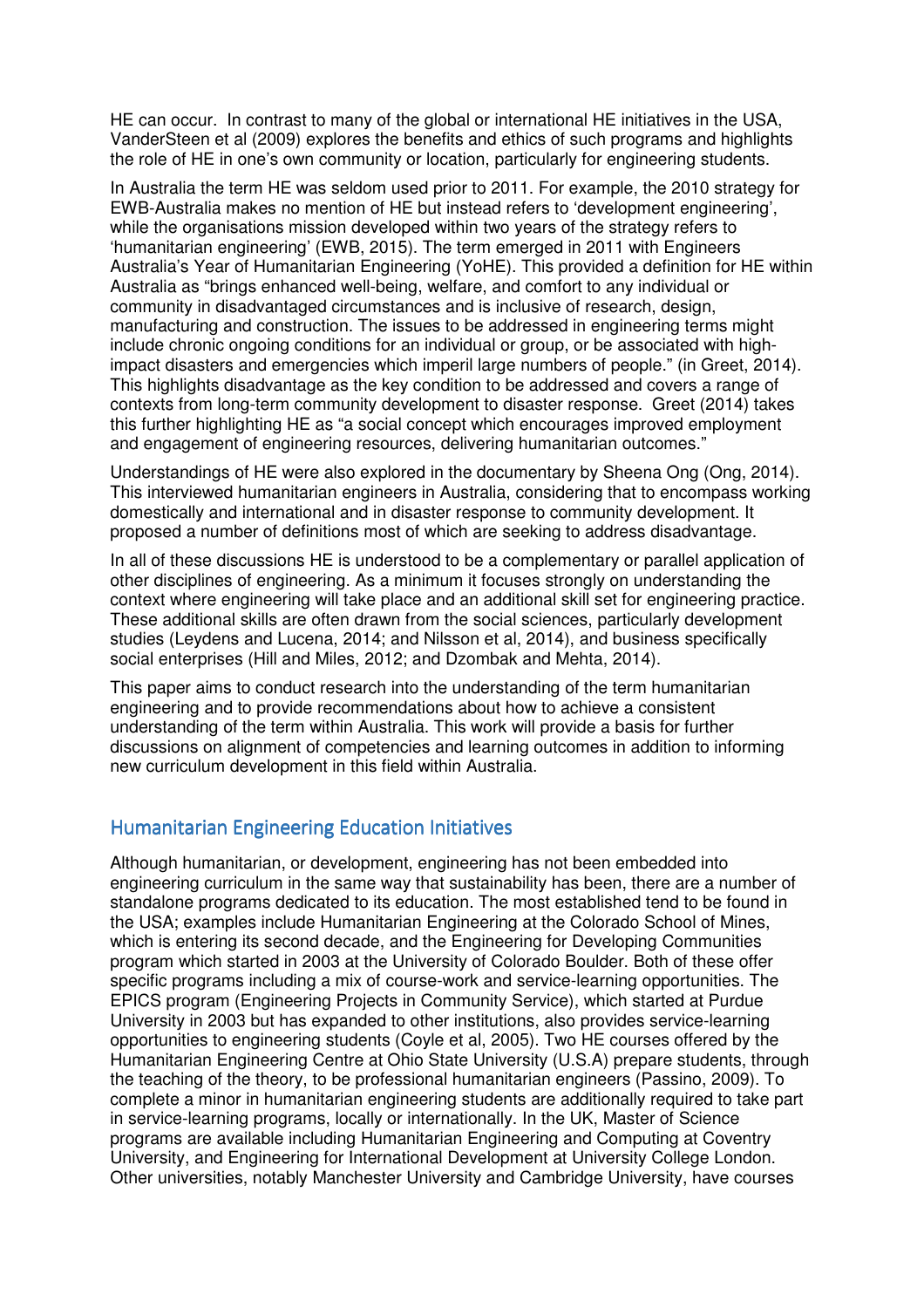focusing on International Disaster Management and sustainable development respectively, which contain aspects of humanitarian engineering.

Within Australia, many of the recent humanitarian engineering education (HEE) initiatives have been developed or supported by Engineers Without Borders Australia (EWB). The EWB Challenge aims to introduce concepts of HE to students. Delivered in partnership with EWB UK and EWB NZ, the EWB Challenge currently has a global reach of over 10,000 students through first year courses at 58 universities. Final year undergraduate students at Australian universities are able to take part in EWB's Humanitarian Engineering Research Program, established in 2009. Research projects are generated by community development organisations to support their work. In early 2015 EWB established its Humanitarian Design Summit program that enables undergraduate students to take part in an immersive cultural and participatory design experience based in Cambodia and led by experienced facilitators and academics.

In addition to the programs offered by EWB there are a number of related, dedicated courses at universities around Australia. The University of Western Australia (UWA) offers two courses (as outlined in Baillie and Armstrong, 2013) related to engineering for social and environmental justice, Global Challenges in Engineering (a compulsory first-year) and Critical Theories of Technological Development (an elective unit). At the University of Wollongong (UoW) a current OLT project on Integrating Indigenous Student Support through Indigenous Perspective Embedded in Engineering Curricula is leading towards a course in Indigenous Engineering (Goldfinch et al, 2014). The School of Health at Charles Darwin University runs a Master of Emergency and Disaster Management, which focuses on the management side of humanitarian work.

# Approach

Based on the range of definitions identified from literature, a survey was developed to gain an understanding of the term Humanitarian Engineering in Australia. This focused on three key areas:

- 1. the areas HE's may have a role to play in;
- 2. the contexts HE's may have a role to play in; and
- 3. the activities HE's may have a role to play in for the areas and contexts identified.

The areas, contexts and activities listed in the survey questions were compiled from existing definitions of humanitarian engineering in the literature. This allowed participants to highlight any of the existing definitions along with combinations of those. Engineering and humanitarian background was surveyed along with basic demographic information. The ethical aspects of this research were approved by the Australian National University (ANU) Human Research Ethics Committee. The survey was disseminated through engineering education and professional networks.

At the time of writing the survey had been completed by 119 participants. Of the survey participants 80% had an engineering background, 55% were students studying for an engineering degree, 40% had completed the EWB Challenge at university and 26% had watched Ong's documentary. While the majority of the survey participants identified as having an engineering background only 45% had been involved with what they considered humanitarian work or assistance (paid or voluntary).

As highlighted in Figure 1, the majority of survey respondents considered HE to have a role to play in all the areas listed. However of these areas "economic development or wealth creation" and "addressing systematic inequality" stand out with 47% and 45% respectively of respondents considering HE to play a minor role only. The majority of survey respondents considered HE to have a role to play in all contexts with "developing countries" and "rural and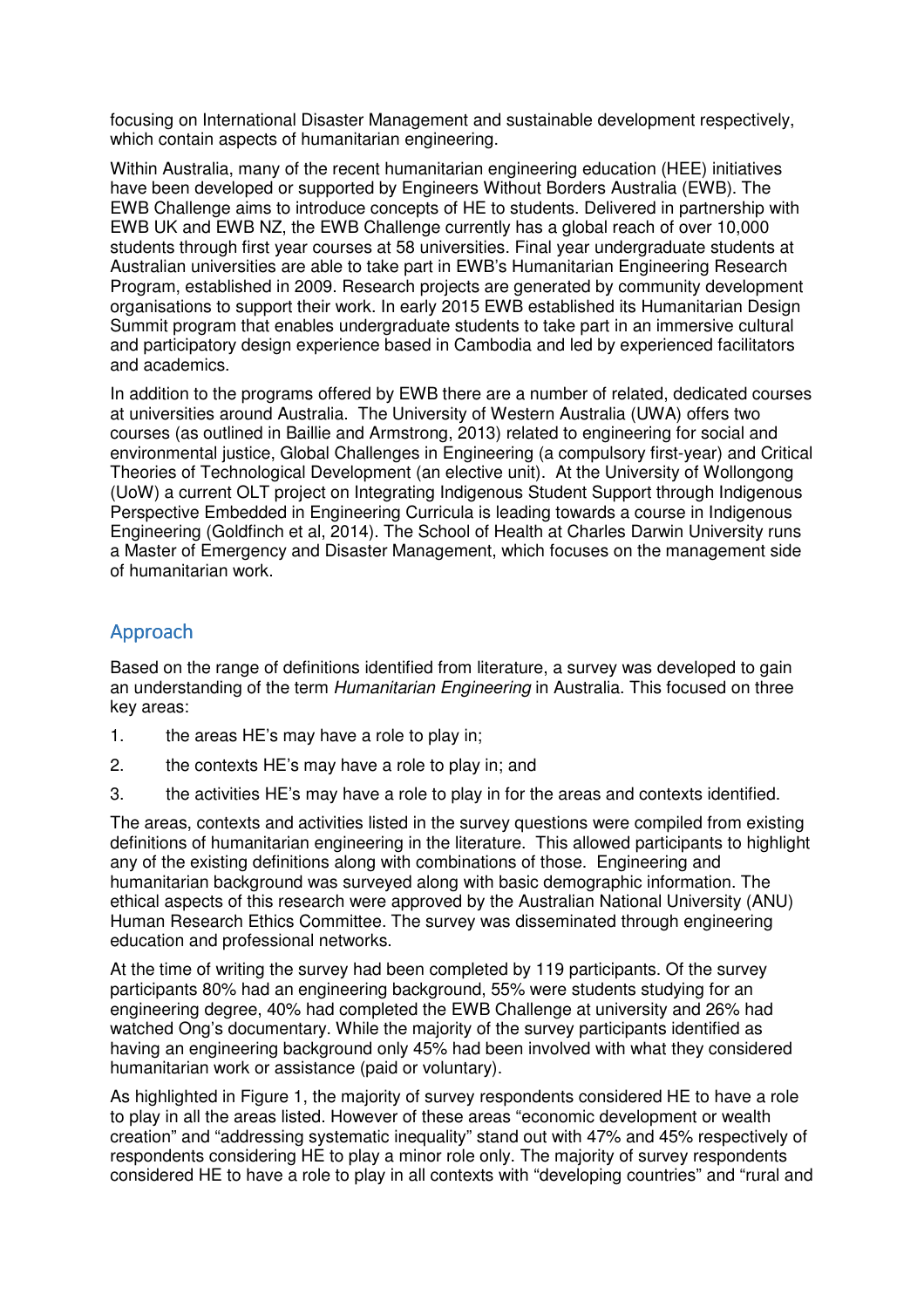remote locations" standing out with over 94% and 88% respectively of respondents considering HE to play a major role. In contrast "urban environments" stands out as a context where HE plays the least role with 47% of respondents considering HE to only play a minor role. For the areas and contexts selected the majority of survey respondents considered HE to have a role to play in all activities listed. Standing out as activities were "applying engineering", "design under social and environmental constraints" and "'problem-solving" with over 90% of respondents considering HE to have a role to play for all three activities. This is probably not surprising considering that these activities overlap most with a traditional definition of engineering. In contrast the activities where HE was considered to have the least role to play were "provide compassion and care" and "promote and seek social justice" with 53% and 45% of respondents considering HE to only have a minor role to play respectively.

A Poverty alleviation **H** Economic development or wealth creation B Disaster or emergency response **I** Addressing systematic inequity C Solving complex social problems J Working with marginalised, under-served or vulnerable D Global (cross-national boundaries) engineering work K Solving endemic global problems E Sustainable community development L Infrastructure development F Improving circumstances of injustice or inequity M Meeting basic (physiological) needs of all G Disaster preparedness N Education, training or capacity building



When asked if HE was a specific engineering discipline, such as chemical or mechanical engineering, or a subset to a specific engineering discipline 50% considered HE to be a subset of an engineering discipline and only 10% considered it to be a specific discipline unto itself. Of the 40% who selected other as a response the written responses include terms like "A values orientation that should underpin all types of engineering", "Each engineering discipline can be used in a humanitarian way", "Applying engineering solutions with a major consideration for the social impacts" and "'Supplementary' makes it sound like a cheap add on. But I think that it is not a discipline in itself (like Mechanical) but is definitely its own area of expertise. In a lot of ways, ALL engineering work should be undertaken with a touch of 'humanitarian engineering' in mind".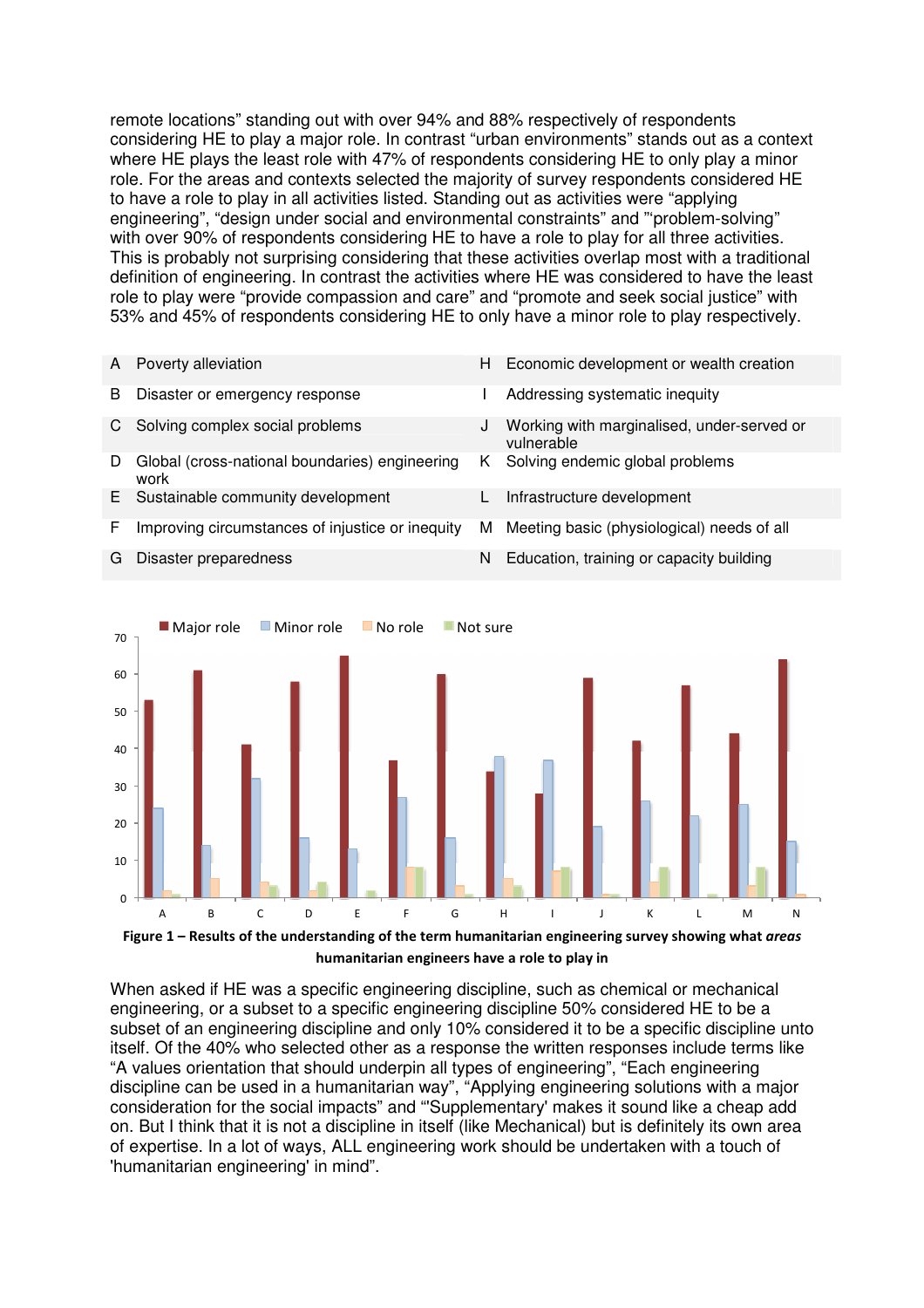- 
- 
- 
- D Local disaster impacted area **H** Local disaster prone area
- A Developing countries E Overseas disaster impacted area
- B Remote or rural locations F Within their local community
- C Urban environments G Overseas disaster prone area
	-





Figure 2 - Results of the understanding of the term humanitarian engineering survey showing what contexts or locations humanitarian engineers work in

- A Apply engineering (research, design, manufacturing, construction, …)
- 
- C Design under social and environmental constraints
- D Engage and use natural and human resources M
- E Create improved employment opportunities or capabilities
- F Implement long-term sustainable solutions O Promote equitable distribution of
- G Empower individuals and communities to develop technological solutions
- 
- I Contribute to a culture of peace and a just existence
- J Conduct ethical practice
- B Provide compassion and care The K Work to reduce imposed risks and harms
	- L Promote enhanced or improved well-being, welfare and comfort<br>Promote human social and cultural
	- development
	- N Create technologies that help people
	- opportunities and resources
	- P Problem-solve
- H Promote and seek social justice Q Promote stakeholder and end-user interaction, collaboration and engagement



Figure 3 - Results of the understanding of the term humanitarian engineering survey showing the activities that humanitarian engineers conduct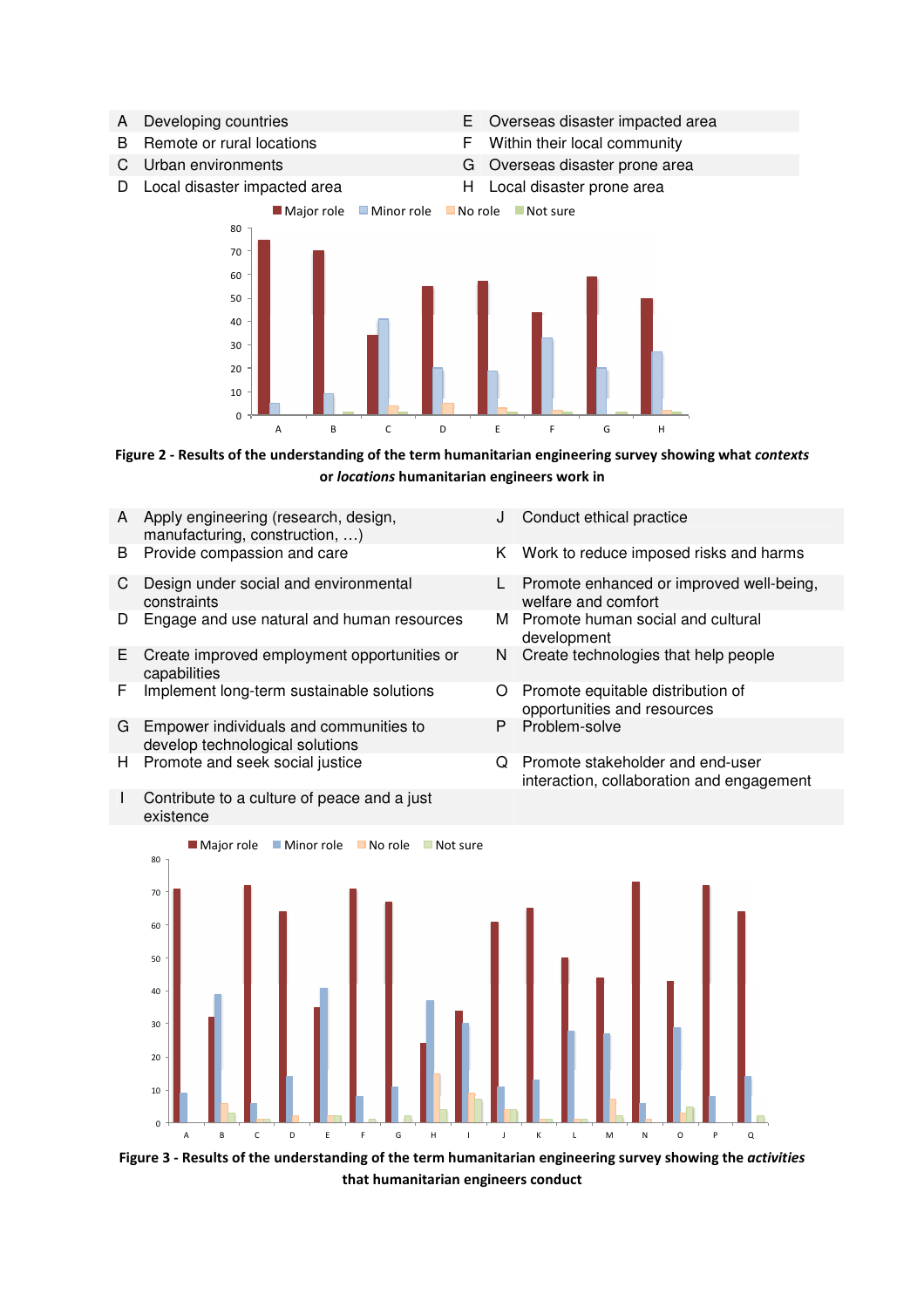### **Discussion**

The results of the survey highlight the broader understanding of HE in Australia compared to other countries examined here. It appears to be generally understood to be engineers developing technology in rural, remote or developing communities for disaster relief or longterm development. Examining the range of understandings for areas where humanitarian engineers may have a role to play, HE was seen as having a major role for those related to disasters, technology development and community development. When considering the contexts or locations, HE was seen to have a major role in any disaster impacted or prone area as well as developing countries and remote or rural locations. The role was seen as less for urban environments or within the respondents' own community. This indicates less of a divide between international and domestic work as seen in many USA programs for example and reflects the views in the definitions developed for the YoHE and Ong (2014). This understanding should be incorporated into any HE course development, to ensure elements of both domestic and international assistance are including along with disaster response and community development while highlighting the need to incorporate to local, particularly urban, HE work.

Examining the results for the activities humanitarian engineers understood to be involved with, those related to social justice, peace and compassion were seen to have the least roles. The major roles were still identified as those most closely aligned with a view of engineering broadly around technology development and design under constraints. This highlights the need to ensure social justice elements are incorporating into HEE initiatives, as in the work of Baillie and Armstrong (2013) and Leydens and Lucena (2014). It should be noted the understanding and definitions of HE was limited to English-speaking developed countries. There is little description of HE seen in other countries, particularly developing countries where much of the HE efforts are focused. This should be explored further to gain an understanding of how HE is viewed from potential partners in developing countries.

## **Conclusion and Recommendations**

This paper has documented the understanding of the term Humanitarian Engineering in Australia and has described the current state of Humanitarian Engineering Education in the domestic university sector. A number of recommendations have come from this research, some of which require the collaboration of interested universities in Australia. These recommendations relate to the sharing of curriculum resources between institutions, the sharing of initiatives between institutions and importantly the development of a framework for the requirements of formal HE qualifications. Specific recommendations are:

**Recognition of HEE initiatives:** A framework for recognising and assessing HEE offerings for any formal qualifications or recognition needs to be established. This should engage relevant organisations working in humanitarian engineering in Australia to establish requirements to which universities can align their offerings.

**Sharing of curriculum resources:** An open and mutually beneficial platform needs to be developed to promote sharing of material and resources across institutions.

**Sharing of HEE initiatives:** Courses are being developed at institutions based upon their strengths and expertise, such as engineering and social justice at the University of Western Australia and Indigenous engineering at the University of Wollongong. With HEE an emerging field many educators have little field experience and most no formal qualifications. Rather than replicating courses at institutions with a lack of expertise the opportunity exists to share HEE initiatives through cross-institutional study or a joint-programs.

In addition to the three recommendations above that specifically require collaboration there are two further recommendations: